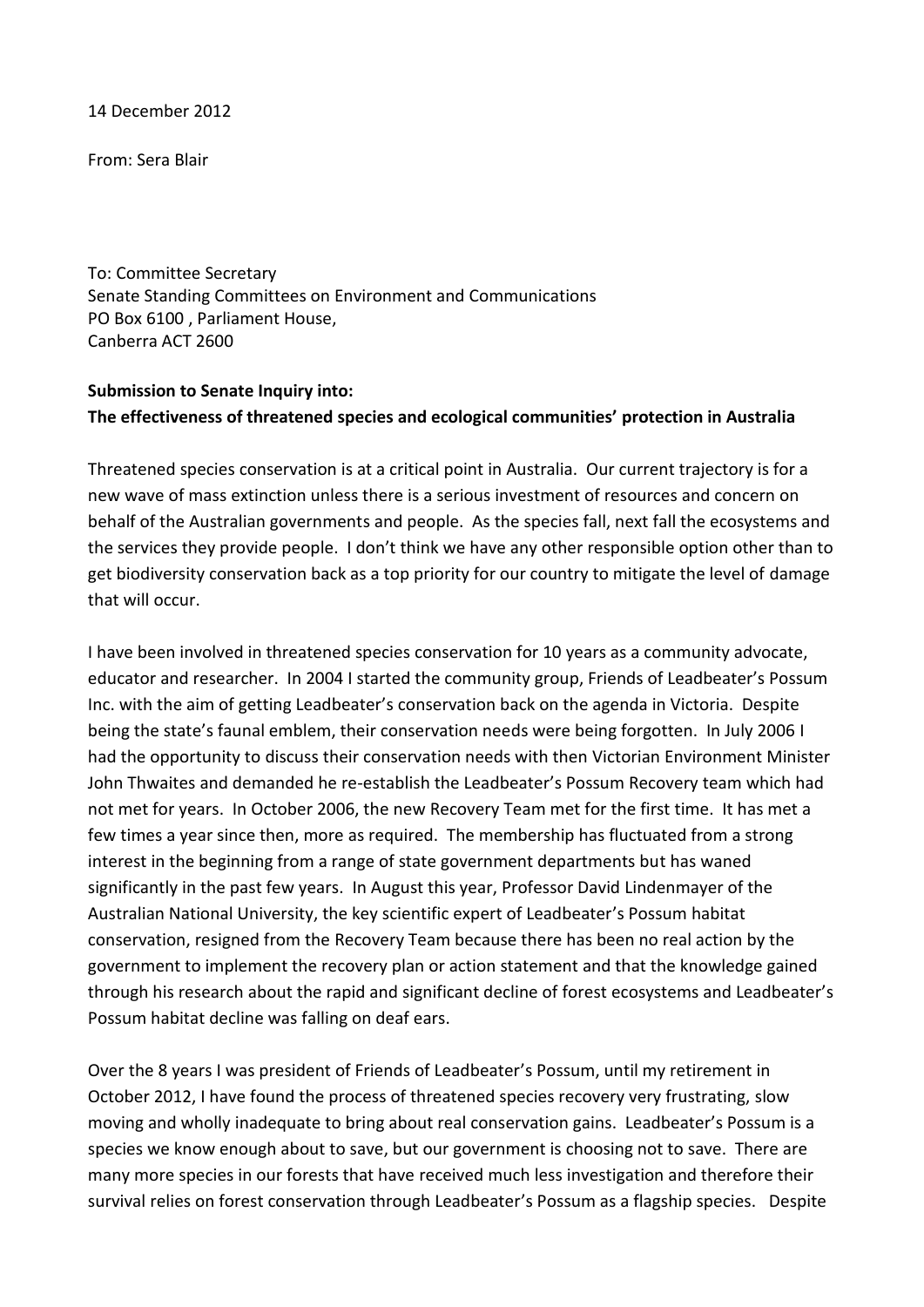the amount of understanding we have on Leadbeater's Possum, very little has been done for its conservation. There have been some significant gains like the Permanent Reserve system but even in the process of developing the reserve system priority of the forest use was given to the needs of the timber industry before areas were allowed to be re-zoned as special protection zones (SPZ).

From my experience:

- Threatened species conservation is a low priority for the state government
- There is inadequate resourcing provided to threatened species conservation to bring about timely consideration of conservation needs, action planning and ultimately implementation.
- In 6 years on the Leadbeater's Possum recovery Team there were numerous revisions of the Action Statement and Recovery Plan… but due to low resourcing (for staff to write up the changes) and lack of political will there still is no current version of the Species' Action Statement or Recovery Plan!

In response to the key investigation areas of this inquiry, please see comments regarding my personal experience with threatened species conservation below. Most comments are to the best of my knowledge and are generally in regards to my experience with Leadbeater's Possum conservation.

# **a) Management of key threats to listed species and ecological communities;**

- Threats were frequently due to other uses of the forest, in particular timber harvesting which is 100% incompatible with Leadbeater's Possum habitat protection.
- Timber harvesting is clearly a government priority for forest use rather than threatened species protection and after the 2009 bushfires, there is simply not enough forest left for both.
- Processes in place to protect habitat around timber harvesting (special zoning that reflect habitat elements) are ill-defined making them difficult to interpret and not monitored for compliance. So while the rules for habitat protection may exist on paper, they are not implemented or check so are essentially meaningless. Changes in the Timber Harvesting Code of Practice have allowed a loop hole for the timber industry saying requirements to protect threatened species in state forests where timber harvesting occurs may be waived by the government. Increasingly, the formal protections for threatened species habitat are being whittled away so while in the past we had to argue for rules to be followed, we are finding under the current Victorian government they are simply removing the rules as they have no intention of following them and they don't want to be accountable to the public for habitat destruction!

## **b) Development and implementation of recovery plans;**

• It should not take over 6 years to update an Action Statement and recovery plan for a species! It is stunning the lack of ability and commitment the Victorian Government has shown to this process for one of the highest profile threatened species, Leadbeater's Possum! Constant stalling and excuses about lack of resources and waiting for new information are totally unacceptable. I fear they are delaying updating the action statement to allow them to manipulate the information to suit their political desires to support the timber industry.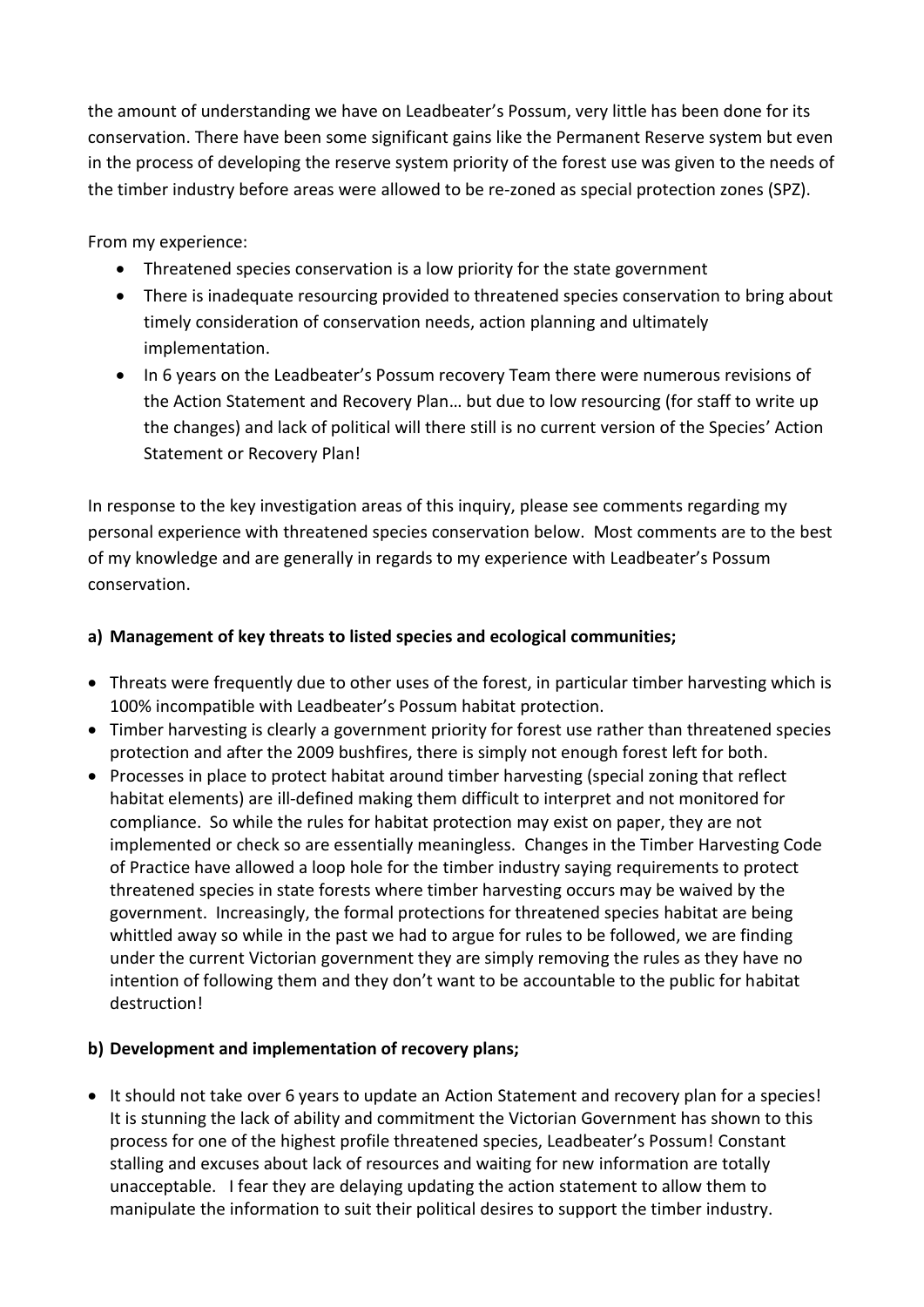- At my insistence the Leadbeater's Possum Recovery Team met for a two day workshop (13014 August 2009), solely to update the Action Statement after to the 2009 Black Saturday bushfires to ensure appropriate action was taken after the fires to allow habitat to recover. At that workshop 25 management actions were determined and a draft of the action statement created for review internally within DSE. **That was over 3 years ago and there is STILL no action statement!** And as Leadbeater's only exist in Victoria, the Action Statement forms the basis of the Recovery Plan as well so there is also still no Recovery Plan.
- Even with a current Action Statement of Recovery Plan for threatened species they seem to be interpreted as optional by State Governments. There seems to be no requirement for implementation, which renders them useless. We need a system of accountability and responsibility for adequately managing threatened species. The current system is clearly ineffectual and we are allowing species to decline rapidly, significantly increasing our biodiversity conservation challenges to the point we are now not going to be able to save all species!

## **c) Management of critical habitat across all land tenures;**

- To manage critical habitat you have to know where it is and what it is first. This requires a level of knowledge and investigation we simply no longer have, so we have little hope of saving critical habitat. The significant reduction in ecological monitoring in our forests is staggering. What knowledge that is available is open to political interpretation/manipulation. As we have seen with Leadbeater's possum… the scientific evidence of radical and irreversible habitat decline due to timber harvesting (by Professor Lindenmayer at ANU) has been ignored to allow the government to increase timber harvesting and secure votes from the National Party as it is their coalition that got the current Liberal government in power. Threatened species habitat conservation should not be allowed to be manipulated for short term political gain. We need a system external to the political whims of the government of the day to secure critical habitat.
- It is truly devastating to see forests that are habitat for Leadbeater's Possum and a myriad of forest biodiversity being logged and then burned to support a failing timber industry that specialises in low grade products like wood chip for paper production. It is criminal that logging mature native forests is allowed to be done for such low grade products, and that the native timber industry is HEAVILY subsidised to do so!

## **d) Regulatory and funding arrangements at all levels of government;**

- To my knowledge there is no specific funding available in Victoria for Threatened Species conservation. Last year Leadbeater's Possum was able to securely, after much effort, the paltry sum of \$10,000 from NRIP funding. NRIP has now been abolished by the current Victorian government so no funding is available.
- Funding for current on ground conservation efforts for Leadbeater's Possum has had to come from community groups like Friends of Leadbeater's Possum through fundraising. This fundraising is done through community donations, sausage sizzles and grants. Government grants can be useful but they generally do not cover support for employees or equipment (vehicles), which are increasingly needed due to the massive cut backs on Parks Victoria and DSE staff in the field who used to be able to support community groups to be able to provide the free labour for habitat enhancement activities. Now community groups are left on their own to implement complex projects and this is unacceptable.
- Threatened species conservation requires independent funding that cannot be removed by state governments.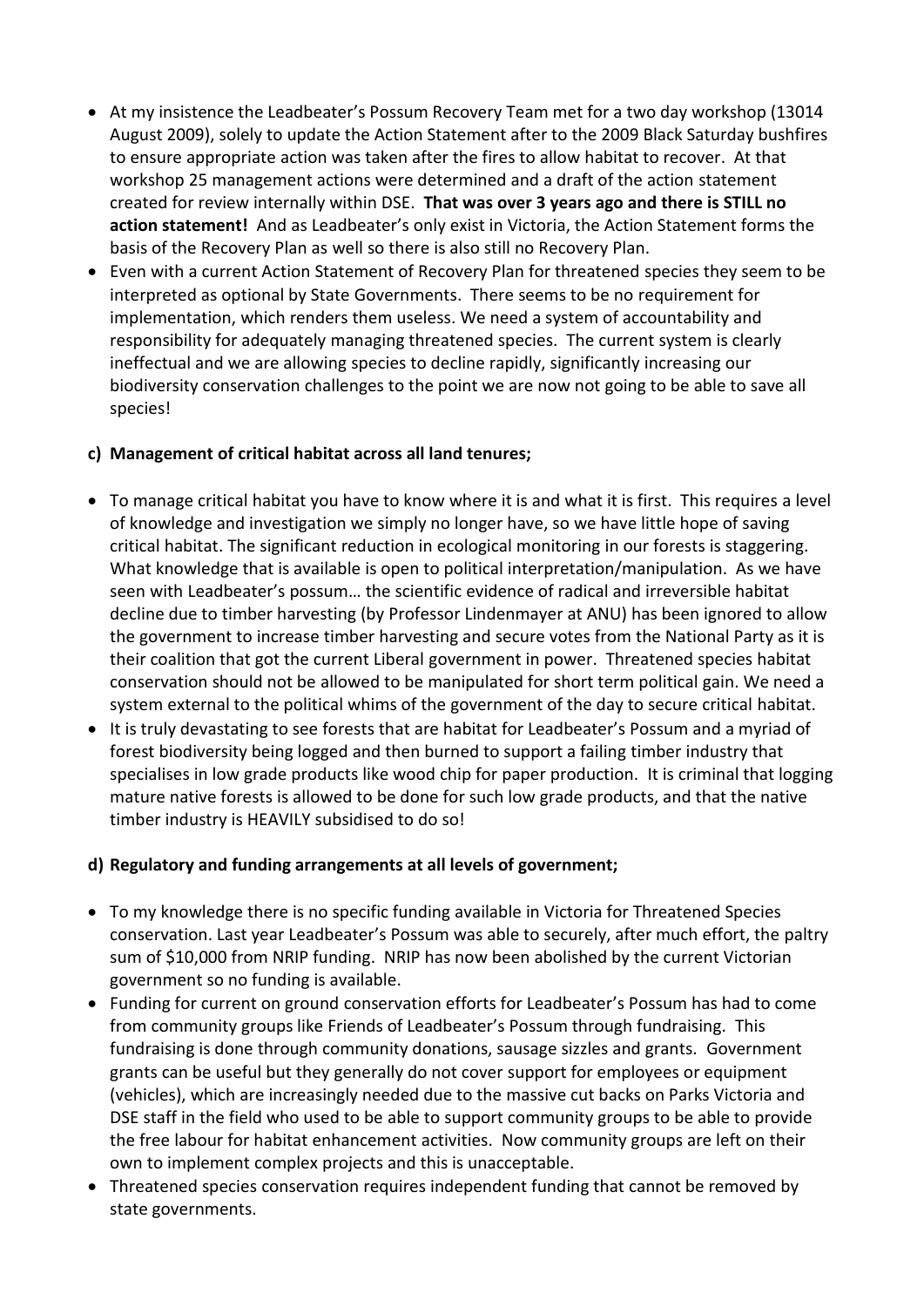### **e) Timelines and risk management within the listings processes;**

- Timelines for listing threatened species need to be quick and efficient, with the capability of emergency listing status.
- But listing a species needs to follow through with real action to help save that species. In my experience a listed species, and a high profile one at that, can still receive little to no attention and can go for 17 years without an updated Action Statement for land management agencies to work from!
- The first Leadbeater's Possum Action Statement was written in 1995, was due for renewal in 2005 and is still to be renewed!!!
- **f) The historical record of state and territory government on these matters; and** See my other comments

### **g) Any other related matter.**

#### **Problems with the listing process for threatened species:**

- The listing process for threatened species is not automatic, many species are not listed and the lists vary significantly between the EPBC Act, The FFG Act and the DSE Advisory List. If we are going to use threatened species lists to guide our management of threatened species then there needs to be a much stronger effort to have them up to date and representative of all threatened species.
- Without automatic and mandatory listing, the government of the day can manipulate the numbers on the lists. State governments cannot be trusted to adequately represent threatened species decline as listing species requires them to invest in action and if that conservation action is contrary to business or industry initiatives they support politically they are unlikely to do so.
- Therefore it is essential that the EPBC Act and federal guidance oversee threatened species conservation overall, but this needs significant additional investment to ensure all species are properly listed, listings are maintained, actions are appropriate and resources are available to implement recovery actions.

#### **Problems with Recovery Teams**

Recovery Team are generally formed to provide expert advice to the state government on threatened species conservation. They do not have any power and are considered an internal organisation, so information they discuss is generally not public. When the Leadbeater's Possum Recovery Team provided specific advice on changes that are needed for the species' Action Statement to improve the capability of the document to identify and protect critical habitat for the species, this information was ignored by the state government. I can only presume that the current Victorian Government does not want to protect Leadbeater's Possum habitat as it interferes with access to the forests for the timber industry. This kind of expert advice should not be dismissed due to political affiliations; threatened species conservation needs to be above political discretion.